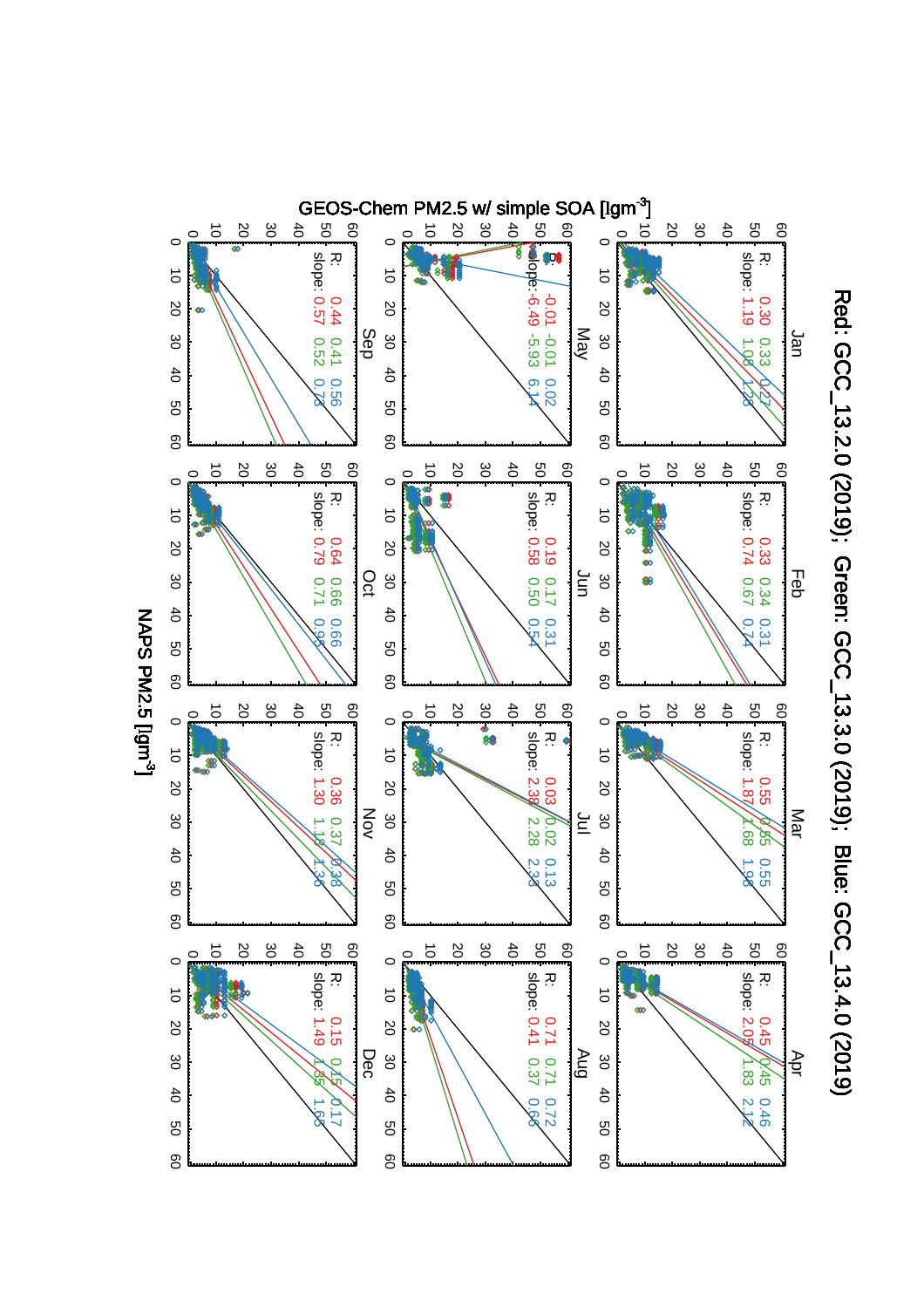

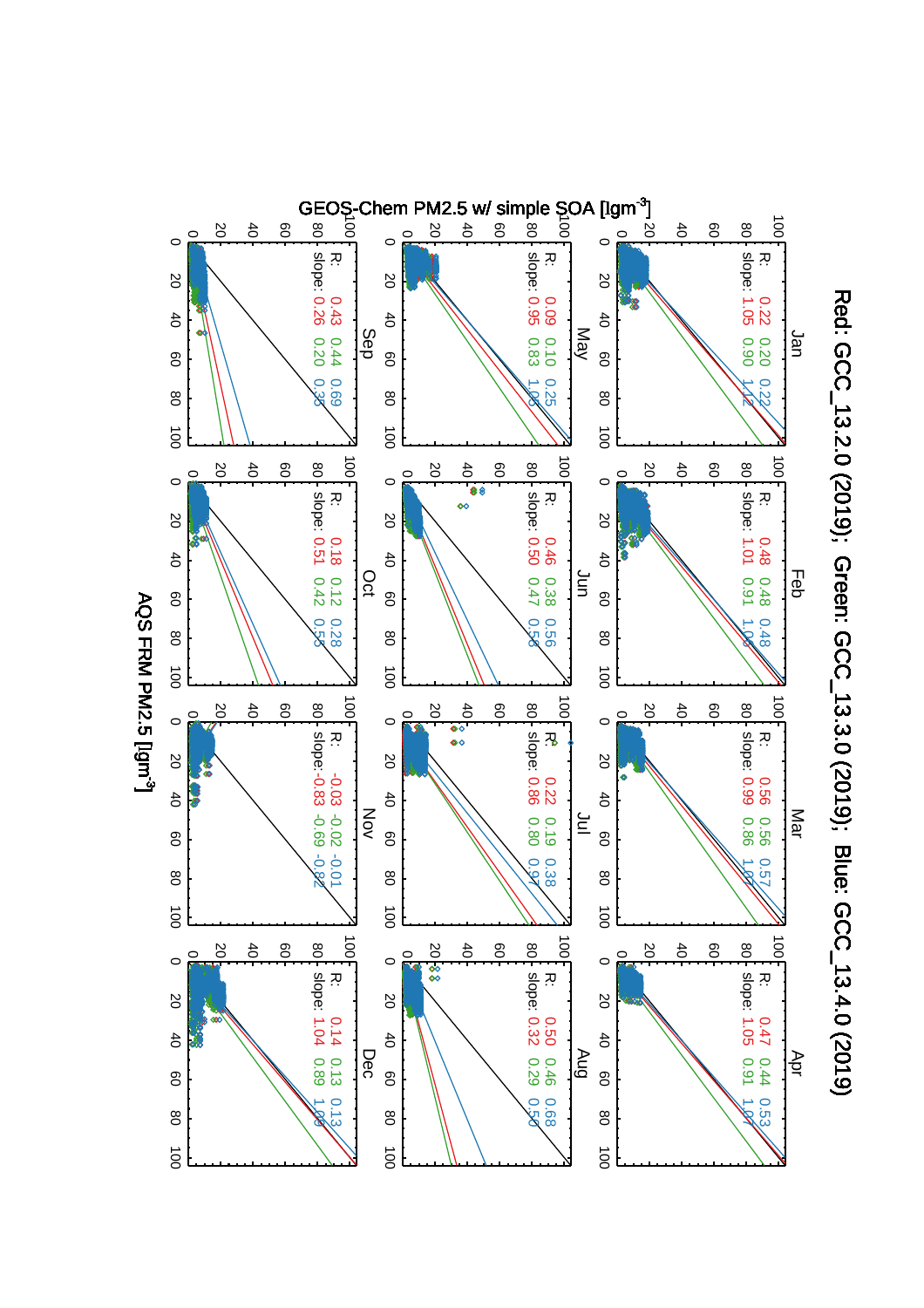

Red: GCC\_13.2.0 (2019); Green: GCC\_13.3.0 (2019); Blue: GCC\_13.4.0 (2019) Red: GCC\_13.2.0 (2019); Green: GCC\_13.3.0 (2019); Blue: GCC\_13.4.0 (2019)